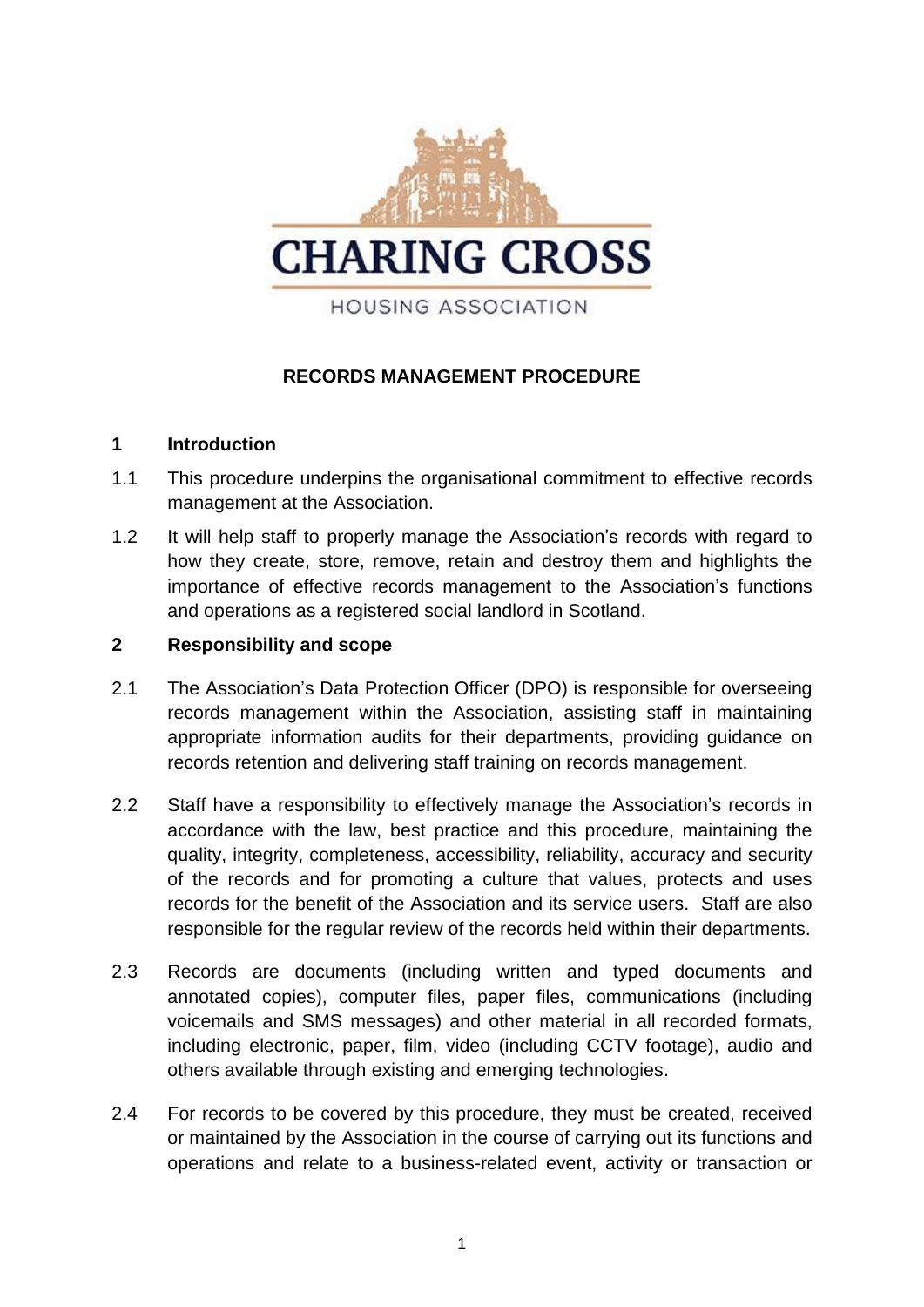other legal, regulatory or compliance purpose. These records may be held within the Association's premises or by third parties on its behalf, including consultants and professional advisers. Records created by staff in the course of their employment with the Association belong to the Association, not the member of staff who created them.

## **3 Records management**

- 3.1 Records management can be described as the efficient and systematic control of the planning, creation, receipt, maintenance, use, distribution, storage and disposal / permanent preservation of records throughout their lifecycle. It ensures that evidence of, and information about, the Association's activities and transactions is captured in its record keeping systems and maintained as viable records. It concerns placing controls around each stage of a record's lifecycle, at the point of creation or receipt, during its maintenance and use and at ultimate disposal. Through such controls, the Association can ensure its records demonstrate the key features of authenticity, reliability, integrity and accessibility.
- 3.2 The main benefits of good records management at the Association are:
	- 3.2.1 promotes the creation and storage of accurate and reliable records in a managed environment, which provide an audit trail of actions that can support the Association in the event of, for example, regulatory intervention;
	- 3.2.2 increases organisational and administrative effectiveness, efficiency and service delivery through improved access to and retrieval of high quality records;
	- 3.2.3 helps enhance information security by facilitating improved confidentiality, integrity and availability of records;
	- 3.2.4 improves working environments and more economical use of physical and server space through reducing the retention of irrelevant, duplicate and out-of-date records;
	- 3.2.5 promotes the Association's physical and intellectual control of all records by knowing what records it has and how and where to retrieve them easily;
	- 3.2.6 ensures that the Association identifies and retains records of historical and evidential value to the Association as a "corporate memory" and to assist in managing future recurrences of specific events;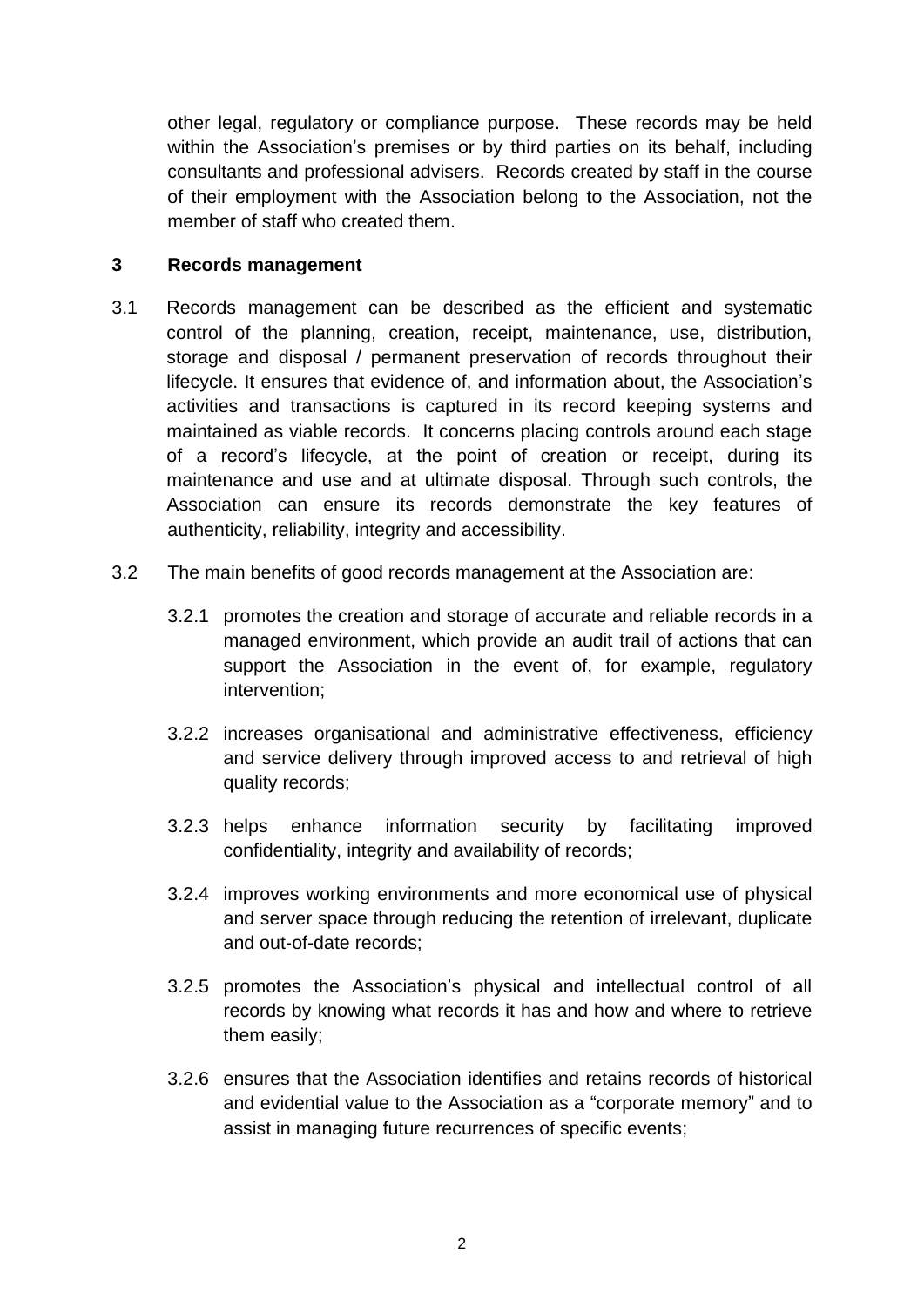- 3.2.7 helps to maintain audit trails relating to access and alteration of records;
- 3.2.8 improves information sharing and the provision of easy and timely access to the correct information at the right time, resulting in better quality decision making and thereby facilitating transparency and accountability for all actions;
- 3.2.9 manages business continuity risks by helping to identify records that are essential to continued operation which, if lost or destroyed, would seriously impair or disrupt the Association's operations; and
- 3.2.10 assists in compliance with all legal and regulatory obligations, including responding to requests for information and personal data made to the Association.
- 3.3 The risks to the Association in not maintaining effective records management are:
	- 3.3.1 poor quality decisions being made on the basis of inaccurate, incomplete or out-of-date records;
	- 3.3.2 levels of service to service users being inconsistent due to records of previous actions being unavailable;
	- 3.3.3 financial, legal or reputational loss if the necessary evidence of an activity or transaction is not available or cannot be relied upon in the event of, for example, regulatory intervention;
	- 3.3.4 non-compliance with legal or regulatory requirements applicable to the Association;
	- 3.3.5 failure to identify, protect and retain records that are critical to business continuity;
	- 3.3.6 additional costs incurred in storing records for longer than necessary; and
	- 3.3.7 wasted time and resources in searching for records in response to a request received.

#### **4. Receipt and creation of records**

4.1 Staff must act responsibly, lawfully and professionally when receiving and creating records at the Association and must comply with the following principles: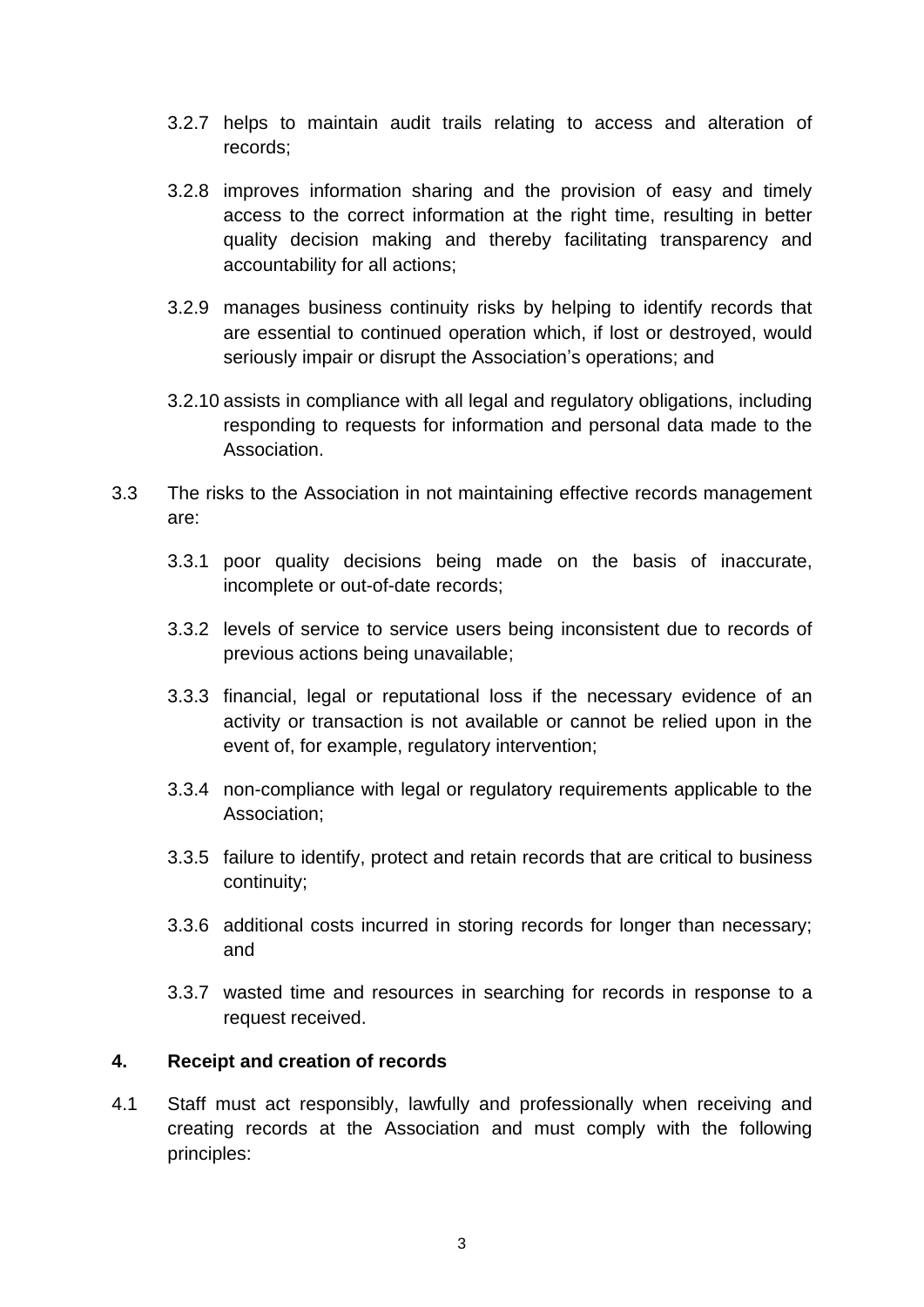- 4.1.1 adequate: records must be sufficient for the purposes for which they are held;
- 4.1.2 authentic: records must be reliable and accurate, contain the information that was used by the Association for a particular activity and it must be possible to identify who created them and when;
- 4.1.3 accurate: records must accurately reflect the business activity carried out by the Association and must be created at the time of the activity by staff who were involved in the activity;
- 4.1.4 accessible and usable: records must be capable of being readily accessed, used and relied upon by those with appropriate authorisation for as long as they are required. This includes ensuring the longevity of records held in paper and electronic formats where there is a risk of papers deteriorating or electronic files being deleted;
- 4.1.5 complete: records must be sufficient in content, context and structure to permit reconstruction of the relevant business activity. Records must be complete, and it must be possible to identify any alterations made to them after creation, together with the identity of the staff who made the alterations, to protect against unauthorised alteration;
- 4.1.6 comprehensive: records must be capable of being easily understood and provide clear information about the relevant business activity;
- 4.1.7 compliant: records must comply with relevant legal and regulatory requirements;
- 4.1.8 retention: records must be kept for as long as they are required to support and evidence the relevant business activity;
- 4.1.9 proportionate: the content of records should be proportionate and appropriate to the relevant business activity and should not be excessive for that activity; and
- 4.1.10 secure: records should only be accessible to those who need to have access for a relevant business activity and appropriate physical and technological measures must be in place to keep them secure and to prevent accidental or unauthorised alteration, copying, movement or deletion, which could put the reliability of the records at risk.
- 4.2 The Association prohibits staff from creating records that are misleading, false, fraudulent, sexually explicit, abusive, offensive, harassing, discriminatory, profane, libellous, defamatory, unethical, or that violate any legal or regulatory requirements. If such records are created by staff, the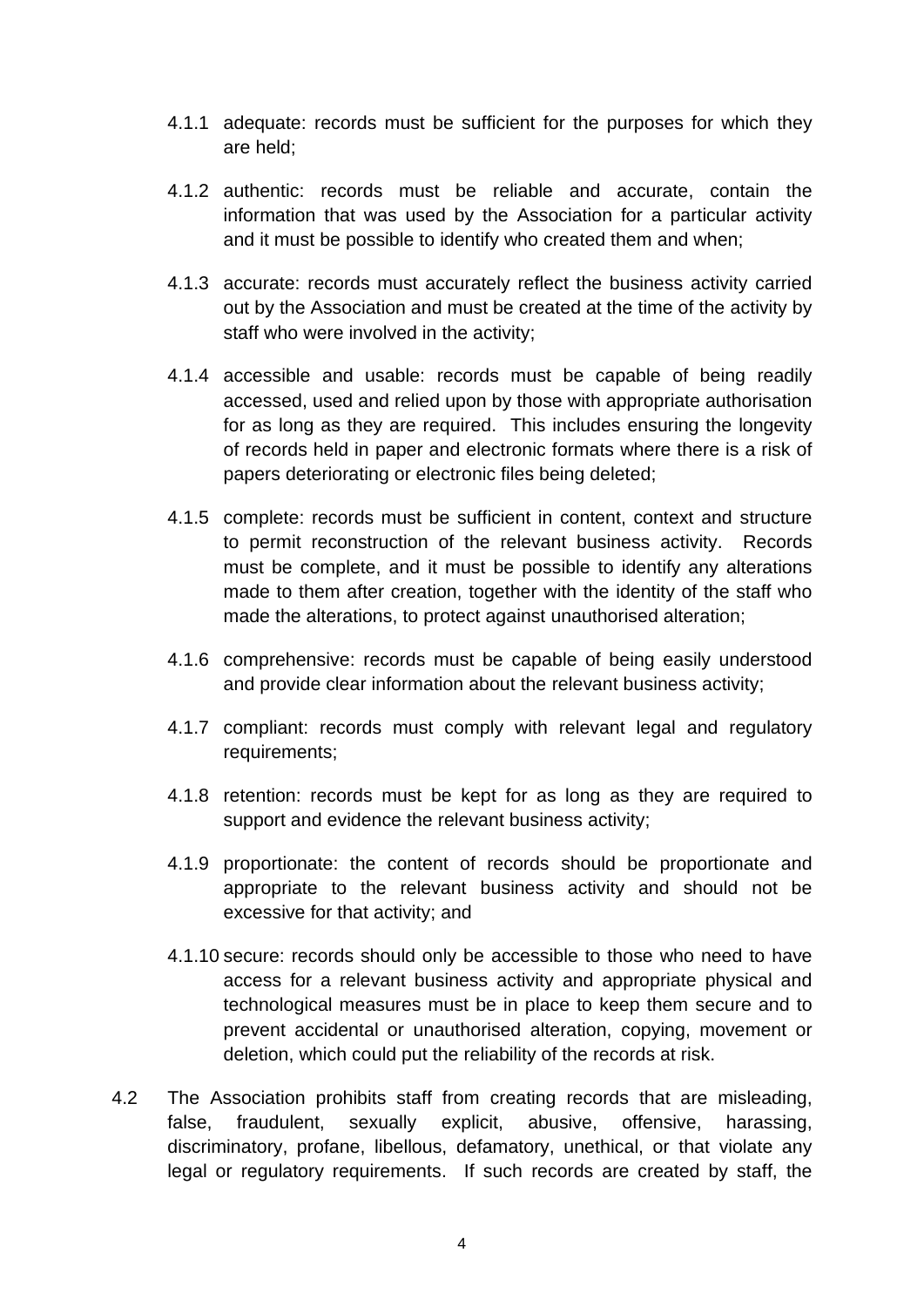release of any information contained in such records in response to a request made to the Association under access to information or data protection laws could have significant reputational, regulatory and legal consequences for the Association.

# **5 Storage of and access to records**

- 5.1 Records must be stored securely at the Association's premises or at a secure location in accordance with the Association's Data Protection Policy and Information Security Policy to minimise the risk of damage, loss or unauthorised access to the records.
- 5.2 All records must be stored within the Association's document management or paper filing systems and must not be stored by staff in "personal drives" on computers or in personal paper files or notebooks. When storing records, staff must give records titles that accurately reflect their specific nature and contents. This ensures more universal availability of records within the Association and is conducive to their easy retrieval. It also facilitates the audit process, allows the Association to determine the types of records that it holds and where they are held and the identification of records for disposal at the end of their relevant retention periods.
- 5.3 Staff should dispose of ephemeral records on a routine basis. This includes hard copies of electronic documents, which have been printed by staff for a meeting or trivial e-mails or communications that should be deleted after being read, such as promotional e-mails or communications. This will reduce the likelihood of duplicate and unnecessary records being stored within the Association's document management and paper filing systems.
- 5.4 Staff only have access to records on a strict "need to know" basis, depending on the nature of a record and its relevance to the work of staff.
- 5.5 To ensure continuity of records in situations where the Association is procuring a new document management system, the Association will integrate records management into the specification, particularly in relation to ensuring that existing electronic records are migrated and remain accessible via the new system. The Association will also take into consideration the advice and guidance of the DPO and the characteristics of a good records system contained within the Scottish Ministers' Code of Practice on Records Management issued under Section 61 of the Freedom of Information (Scotland) Act 2002.
- 5.6 When archiving paper records within the Association's storage facility, staff must accurately label storage boxes. The Association will keep a log of paper records that have been sent to the Association's storage facility.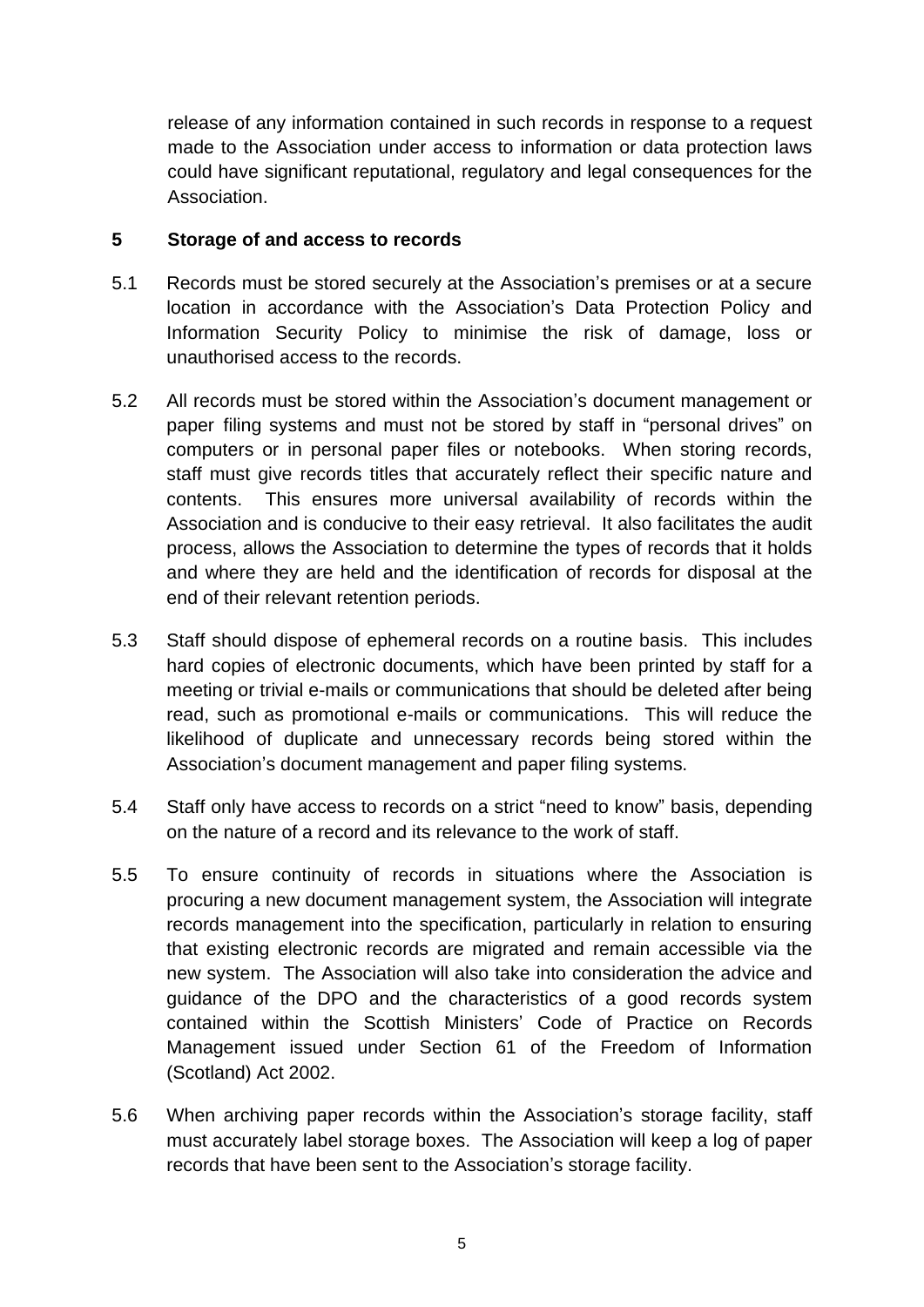## **6 Removal of records**

- 6.1 Staff may remove records from the Association's premises only for legitimate business purposes, such as visiting service users at home or attending a meeting with an external agency. Staff must return records when they are no longer needed off-site for business purposes.
- 6.2 Staff must handle records removed from the Association's premises in accordance with the Information Security Policy.

# **7 Retention and destruction of records**

- 7.1 Records must be kept for as long as they are required by relevant laws and for regulatory purposes and the Association's business needs, particularly for reference and accountability purposes.
- 7.2 The Association's Data Retention Policy sets out how long records will normally be held and when they will be destroyed. The Association will regularly review and update the Data Retention Policy with additional record types that it uses in the course of carrying out its functions and operations.
- 7.3 Records should not be disposed of or destroyed before the relevant retention period expires. The retention period specified in the Data Retention Policy does not mandate that records must be disposed of or destroyed after this period. Rather, expiry of the retention period provides staff with an opportunity to review the record and decide if there are special reasons to justify longer retention. Staff must not generally retain records for longer than the relevant retention period, unless there are special reasons for doing so, for example, where the records are required for the purposes of litigation in which the Association is, or is likely to be, involved. In such circumstances, staff must not alter, dispose of or destroy any relevant records required for the litigation until the DPO has advised that the retention and disposal of such records should resume in line with the Data Retention Policy. Special reasons may also exist in the case of those records which the Association has selected for permanent preservation.
- 7.4 A record cannot be considered to have been completely disposed of or destroyed until all copies (including back-up copies) have been destroyed.
- 7.5 The Association will keep details of destruction of records to provide evidence that a specific record was disposed of or destroyed on a particular date in accordance with the Data Retention Policy.
- 7.6 If a record type is not listed in the Data Retention Policy or if staff have questions or concerns about retaining any records beyond the specified retention periods, staff must contact the DPO for guidance.